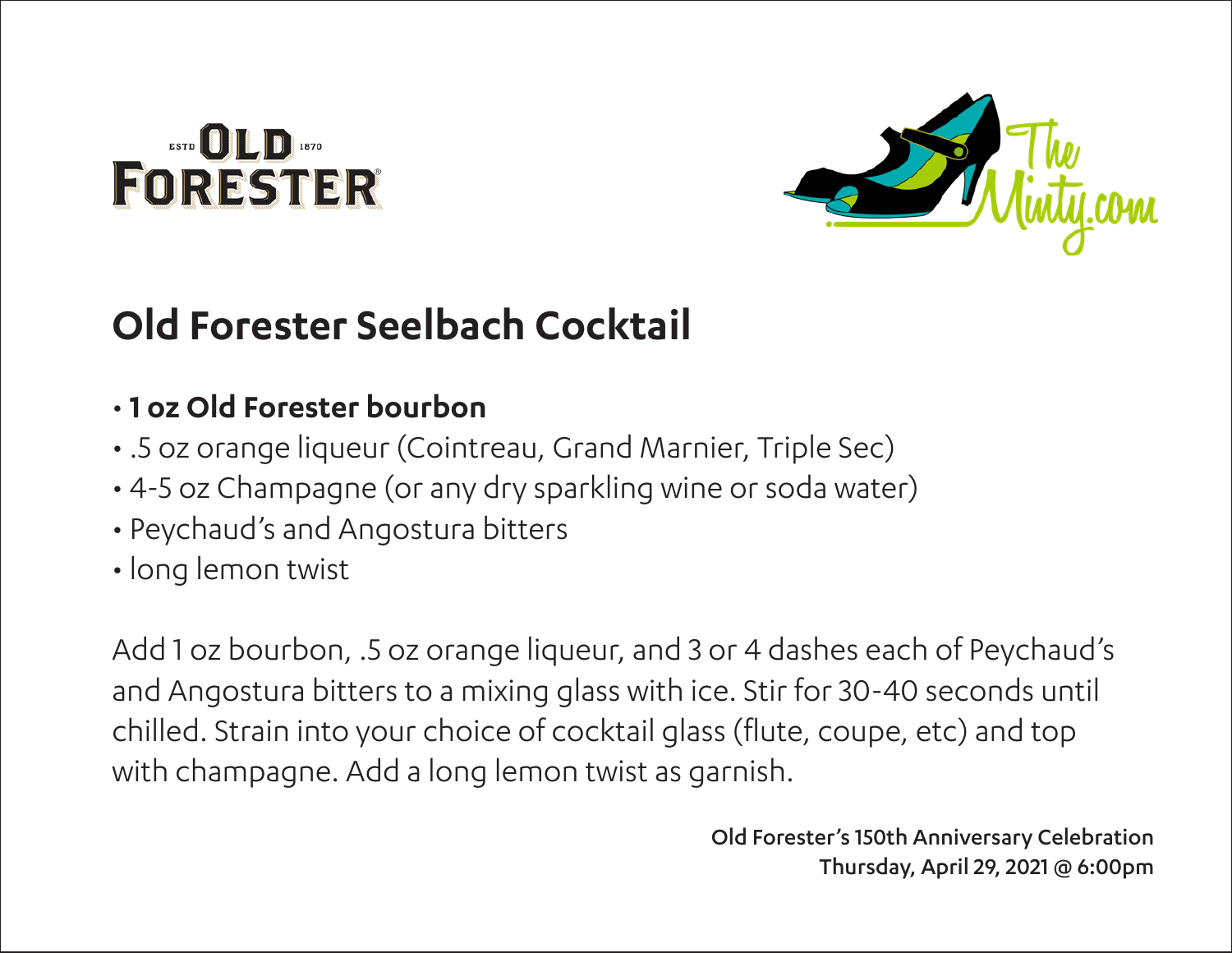# **DLD**<br>FORESTER



### **Old Forester Mint Julep**

#### • **1.5 oz Old Forester bourbon**

- .5 oz simple syrup
- mint (6-8 leaves for drink, sprig for garnish)
- optional Angostura bitters

Build mint julep in double rocks/old fashioned glass or julep cup. First add 6-8 clean mint leaves to glass with 1.5 oz Old Forester bourbon and .5 oz simple syrup. Then muddle gently. Add two dashes of Angostura bitters (optional), crushed ice, and garnish with mint sprig.

> Old Forester's 150th Anniversary Celebration Thursday, April 29, 2021 @ 6:00pm